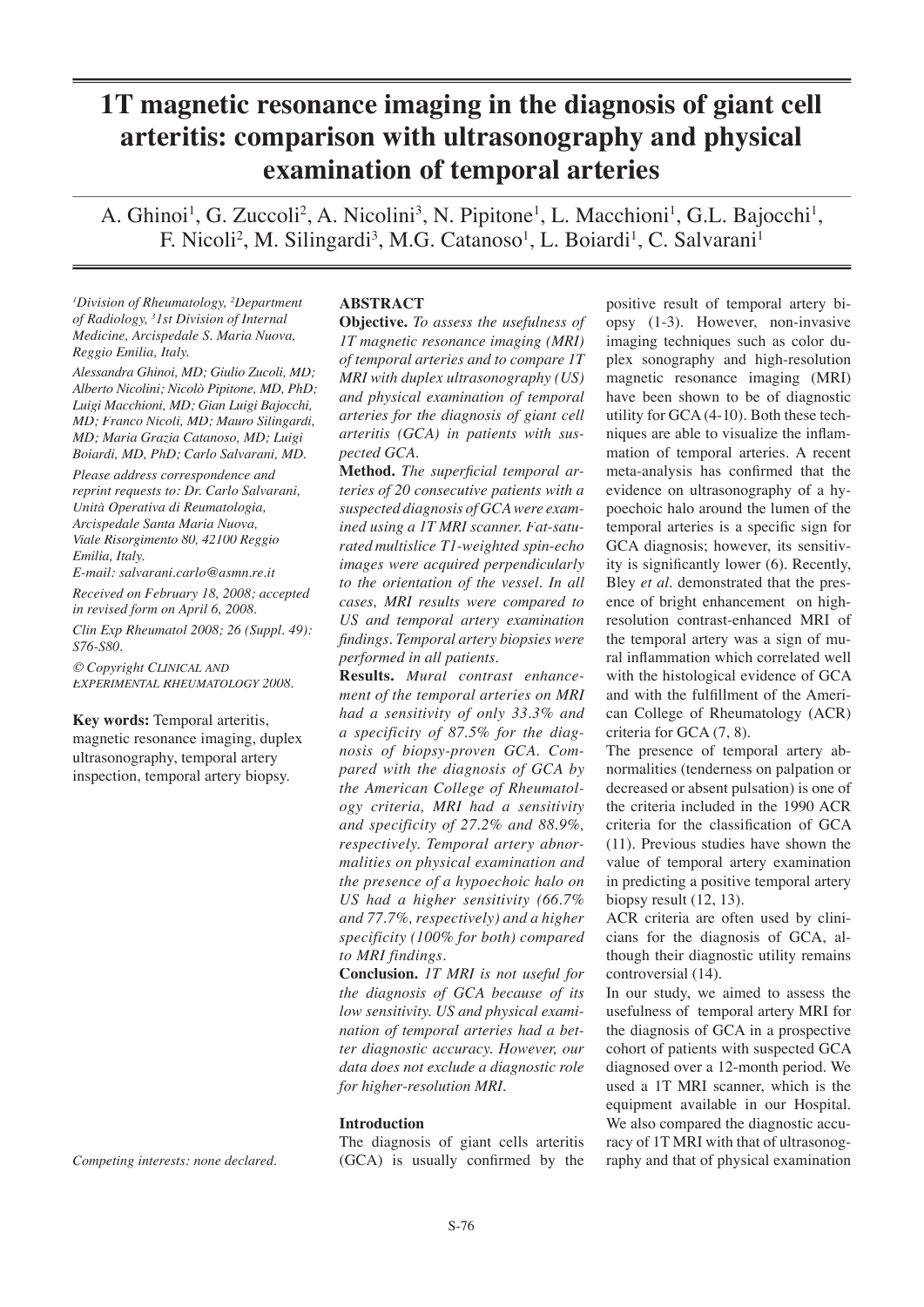of temporal arteries. Temporal artery biopsy and ACR 1990 criteria for the classification of GCA were the reference standards.

## **Methods**

From April 2005 until April 2006, 20 consecutive patients with suspected GCA were seen in the Department of Rheumatology of Reggio Emilia Hospital, Reggio Emilia, Italy.

The study protocol was reviewed and approved by the Ethics and Research Committees of Reggio Emilia Hospital. Before entering the study, each patient was informed of the nature and purpose of the study and provided informed consent.

All patients had a suspected diagnosis of GCA and received a careful physical examination of the temporal arteries. Right and left common superficial temporal arteries with their parietal and frontal rami were examined for the presence or absence of tenderness on palpation and decreased or absent pulsation by the same Rheumatologist.

On the second day, the patients had ultrasonographic evaluations performed by one experienced ultrasonographer who was blinded to the clinical diagnosis. Simultaneous color Doppler and duplex ultrasonography were performed using a 5 to 12 MHz linear probe (ATL HDI 5000, ATL Ultrasound, Bothell, WA, USA) along the course of the common superficial temporal arteries and their branches and occipital arteries bilaterally. These vessels were examined as thoroughly as possible in a longitudinal and transverse plane to evaluate whether a halo was present around the lumen. A halo was defined as a hypoechoic region surrounding the perfused lumen of the temporal arteries or branches for a discrete region.

After that, MRI was performed on a 1.0- T scanner (T10-NT, Philips) using a surface coil (Sense-Flex-M). Fat-saturated multislice un-enhanced T1-weighted spin-echo sequences were acquired perpendicularly to the orientation of the superficial temporal artery of both sides (TR/TE,  $550/15$ ; field of view,  $200 \text{ x}$ 200 mm2 ; in-plane-resolution, 0.78 mm x 0.78 mm; acquisition matrix, 256 x 256; number of excitations, 3). Twenty





**Fig. 1.** An 85-year-old GCA female with giant cell arteritis. Panel **A**. A fat-saturated multislice enhanced T1-weighted spin-echo sequence (TR /TE, 550/15) acquired perpendicularly to the orientation of the superficial temporal artery shows contrast enhancement of thickened vessel wall consistent with vessel inflammation (white arrow). Please note the presence of contrast media in the adjacent temporal vein (white arrowhead). Panel **B**. A color Doppler longitudinal scan shows a hypoechoic (black) halo (white arrows) around the lumen of the superficial frontal temporal artery.

slices with a thickness of 3.5/0.3 mm, covered a distance of 72,2 mm. Fatsaturated multislice T1-weighted spinecho images with the same parameters were acquired after venous injection of 0.1 mmol of gadobenate dimeglumine

(MultiHance®, Bracco) per kilogram of body weight.

We decided to use the contrast agent Gadobenate dimeglumine (Multihance®, Bracco, Milan, Italy) because of its superior contrast enhancement perform-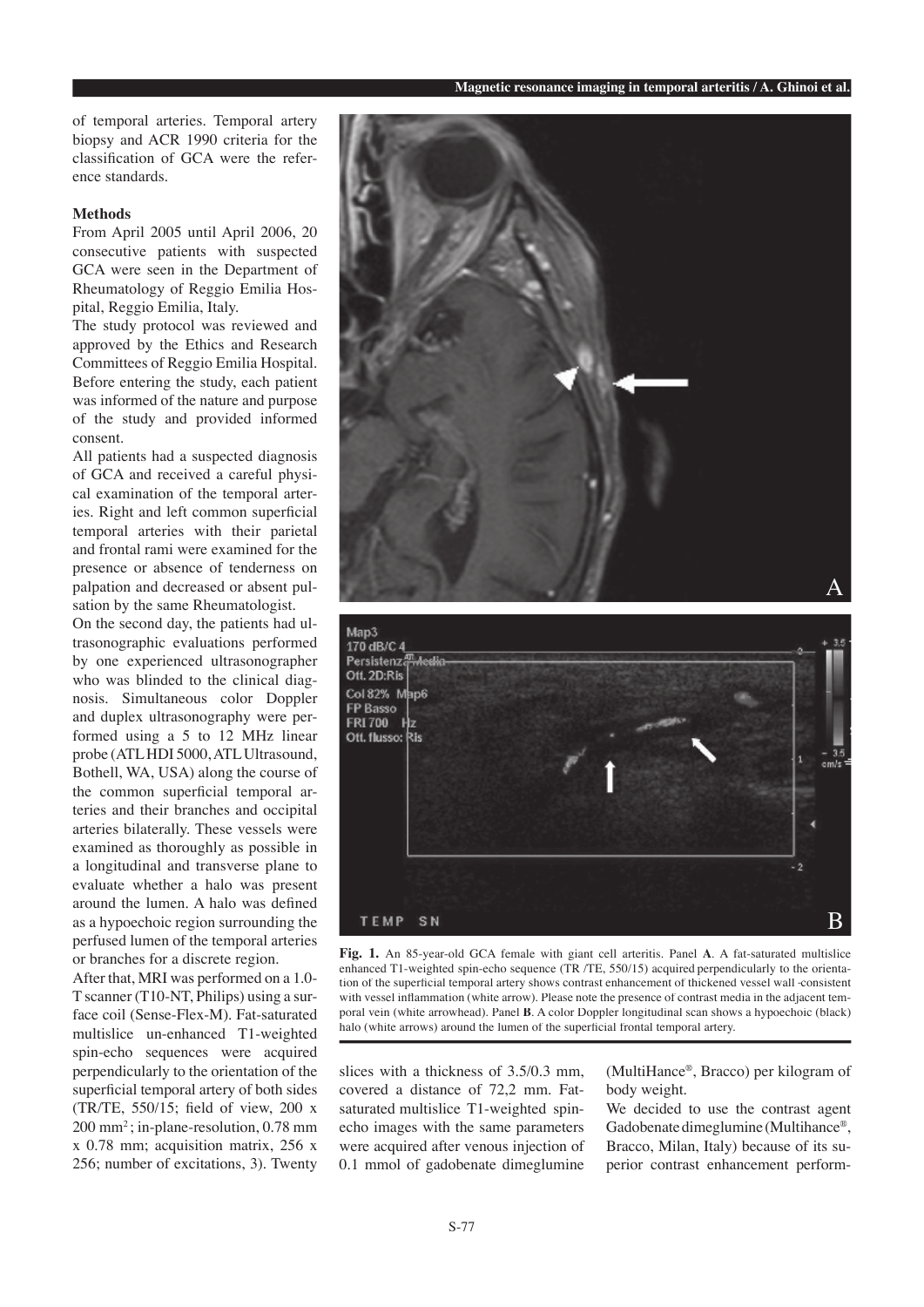#### **Magnetic resonance imaging in temporal arteritis / A. Ghinoi et al.**

**Table I.** Demographic and clinical features of the 20 patients enrolled in the study.

| Sex (male/female), $n/n$ (%/%)                       | $5/15$ $(25/75)$ |
|------------------------------------------------------|------------------|
| Age at onset of disease, mean $\pm$ SD years         | $72 + 7$         |
| Headache with no history, $n(\%)$                    | 13 (65)          |
| Abnormalities of temporal arteries, $n (\%)^*$       | 8(40)            |
| Scalp tenderness, $n$ (%)                            | 5(25)            |
| Jaw claudication, $n(\%)$                            | 7(35)            |
| Visual manifestations, $n(\%)$                       | 6(30)            |
| Visual loss, $n(\%)$                                 | 0(0)             |
| Systemic symptoms and/or signs, $n$ (%) <sup>†</sup> | 7(35)            |
| Polymyalgia rheumatica, $n(\%)$                      | 9(45)            |
| ESR at diagnosis, mean $\pm$ SD mm/hour              | $53 + 29$        |
| CRP at diagnosis, mean $\pm$ SD mg/dl                | $3.2 \pm 3$      |

\*Tenderness on palpation and/or decreases or absent pulsations.

†Fever, anorexia and weight loss.

**Table II.** Magnetic resonance imaging and ultrasonography findings and temporal artery abnormalities for the diagnosis of giant cell arteritis.

| Finding                       | Sensitivity<br>$n/n \ (\%)$ | Specificity<br>$n/n \ (\%)$               | Negative<br>$n/n \ (\%)$ | Positive<br>predictive value predictive value<br>$n/n \ (\%)$ |
|-------------------------------|-----------------------------|-------------------------------------------|--------------------------|---------------------------------------------------------------|
|                               |                             | American College of Rheumatology criteria |                          |                                                               |
| Mural contrast enhancement    | $3/11$ $(27.2)$             | $8/9$ $(88.9)$                            | 8/16(50)                 | $3/4$ (75)                                                    |
| Halo                          | 9/11(81.8)                  | 9/9(100)                                  | 9/11(81.8)               | $9/9$ (100)                                                   |
| Temporal artery abnormalities | $8/11$ $(72.7)$             | 9/9(100)                                  | 9/12(75)                 | 8/8 (100)                                                     |
|                               |                             | Biopsy-proven giant cell arteritis        |                          |                                                               |
| Mural contrast enhancement    | $3/9$ $(33.3)$              | 7/8 (87.5)                                | 7/13(53.8)               | $3/4$ (75)                                                    |
| Halo                          | $7/9$ $(77.7)$              | 8/8 (100)                                 | 8/10(80)                 | $7/7$ (100)                                                   |
| Temporal artery abnormalities | $6/9$ $(66.7)$              | 8/8 (100)                                 | 8/11(72.7)               | $6/6$ (100)                                                   |

N.B.: Two patients fulfilling the ACR criteria and one patient not fulfilling the criteria had a noncontributory temporal artery biopsy, because no arterial tissue was sampled.

ance compared with gadopentetate, which is due to the markedly greater T1 relaxivity in blood of this agent (15).

MRI was performed before biopsy ofthe temporal artery. The scan time of each fat saturated T1-weighted spin-echo sequence was 5.39 minutes (temporal arteries total scan time, 11.18 minutes). The images were evaluated facing fatsaturated un-enhanced T1-weighted spin-echo sequences with enhanced T1 weighted spin-echo ones using a lastgeneration Picture Archiving and Communication System (PACS) (Kodak) in order to minimize possible errors in the evaluation of the images. A Radiologist with 8 years of experience interpreted all the images; he used enlarged images for the vessel evaluation. Both the radiologist and the ultrasonographist were blinded to the clinical data.

Arteries were considered to be inflamed in the presence of the following parameters: prominent or strong contrast enhancement of the vessel wall and/or of the perivascular space.

Temporal artery biopsy was the last step. It was performed in all patients on the third day at the site targeted by the ultrasonographer, usually where the halo (if present) was seen. The Pathologist who read the biopsies had no knowledge of the clinical, ultrasonographic or MRI findings.

None of the patients had been treated with corticosteroids before physical examination of temporal arteries, MRI, ultrasonography and temporal artery biopsy. The final diagnosis of GCA or other disorder was made after the histologic findings from the temporal artery biopsy became available and the clinical course was assessed.

We calculated sensitivities, specificities, positive predictive values (PPVs) and negative predictive values (NPVs).

#### **Results**

All 20 eligible patients were enrolled in the study. Table I shows the patients' characteristics. In 9 of these patients, the diagnosis was confirmed by a positive temporal artery biopsy. Two of these 9 patients had a moderate inflammatory infiltrate prevalently involving the vasa vasorum with some extension to the adventitia or periadventitial vascular areas. The other vessel layers were not affected by the inflammation. 11 (including all 9 patients with positive biopsy results) of the 20 patients met the 1990 ACR criteria for GCA  $(11)$ . Two patients fulfilling the ACR criteria had a non-contributory temporal artery biopsy because no arterial tissue was sampled. In the remaining 9 patients who did not meet the ACR criteria, a final diagnosis other than GCA was made after diagnostic procedures were completed and the follow-up period had ended. Of these patients, 8 had negative biopsy results, while in one patient temporal artery biopsy showed no arterial tissue. The median followup period for all patients was 18 months (range: 13 to 22 months), and the median length of biopsy specimens was 0.8 cm (range 0.4 to 1.5 cm).

## *Temporal artery abnormalities on clinical examination*

Of the 9 patients with biopsy-proven GCA, 6 had temporal artery abnormalities (tenderness on palpation or decreased or absent pulsation), while none of the patients with a negative biopsy had temporal artery abnormalities. 8 of the 11 patients who met the ACR criteria for GCA had anormalities of the temporal arteries versus none of the patients who did not meet the criteria.

## *Ultrasonographic evidence of a halo*

Of the 9 patients with histological evidence of GCA, 7 had a hypoechoic halo around the lumen of the temporal arteries. The halo was not present in the patients who had negative biopsy results. Of the 11 patients who met the ACR criteria, 9 had evidence of a halo, while the halo was absent in the patients who did not meet the criteria.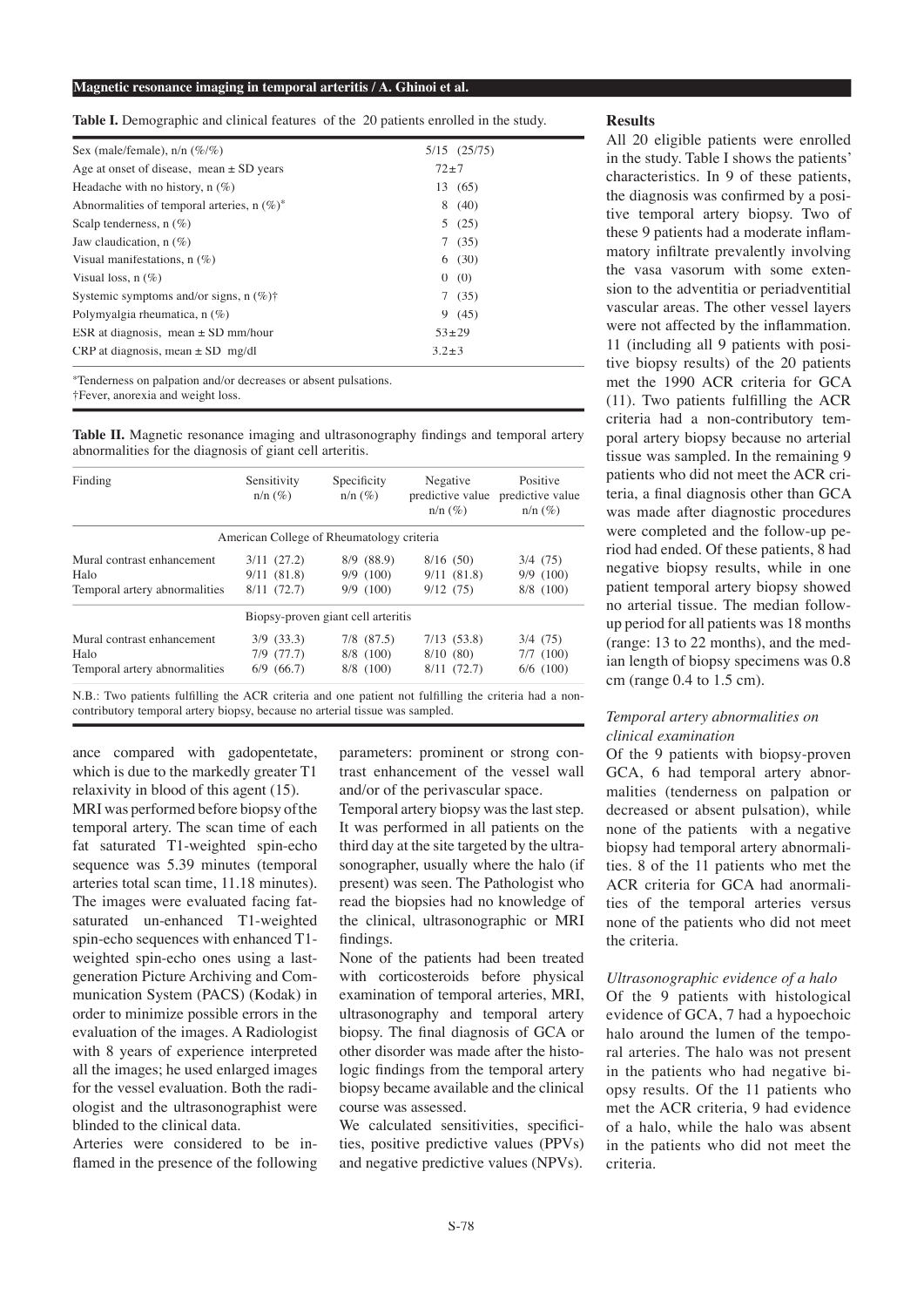## *Magnetic resonance imaging evidence of mural contrast enhancement*

Of the 9 patients with histological evidence of GCA, 3 had evidence of prominent or strong mural enhancement revealing the presence of temporal artery inflammation.

Prominent mural enhancement was also present in one of the patients who had negative biopsy results. Three of the 11 patients who satisfied the ACR criteria for GCA had prominent or strong mural enhancement versus one of the patients who did not meet the criteria.

# *Diagnostic accuracy of magnetic resonance imaging evidence of mural contrast enhancement, of ultrasonographic evidence of a halo and of physical examination for temporal artery abnormalities*

Table II shows the sensitivities, specificities, PPVs and NPVs for mural contrast enhancement on MRI, for ultrasonographic evidence of a halo and for temporal artery abnormalities on clinical examination for the diagnosis of GCA. The sensitivity of mural contrast enhancement was low for the diagnosis of GCA both when temporal artery biopsy and the ACR criteria were used as reference standard. However, the specificity was much higher  $(87.5\%$  and 88.9%, respectively). Positive predictive values for mural contrast enhancement was higher than NPVs.

The sensitivities of ultrasonographic halo and of clinical temporal artery abnormalities for the diagnosis of GCA were much higher than the sensitivity of mural contrast enhancement on MRI. The specificities and PPVs were 100% for both US and physical examination, while NPVs were lower.

Three patients had evidence of mural contrast enhancement on MRI and of halo sign on US. Two of these 3 patients also had temporal artery abnormalities. The fourth patient with mural inflammation on MRI had negative US and temporal artery inspection.

This patient was referred to our institution with a suspected diagnosis of GCA for a 4-month history of new-onset headache. Other signs/symptoms of GCA and/or polymyalgia rheumatica were not present. Erythrocyte sedimentation

rate (by the Westergren method) and Creactive protein values were normal (19 mm/hour and 0.08 mg/dl, respectively). Temporal artery biopsy was negative and ACR criteria were not satisfied. The patient was not treated with corticosteroids and at the 5-month followup visit he reported spontaneous amelioration of his headache. At this visit, ESR was 26 mm/hour and CRP was 0.14 mg/dl. Seven patients with a halo had temporal artery abnormalities, 2 patients had a halo in absence of temporal artery abnormalities, and one patient had temporal artery abnormalities without a halo.

# *Relationship between pathological, magnetic resonance imaging, ultrasonography and temporal artery examination findings*

Two of the 9 patients with positive temporal artery biopsy had evidence of a moderate inflammatory infiltrate which prevalently involved the vasa vasorum. One of these patients had a negative MRI, while ultrasonography and physical examination of temporal arteries were suggestive of GCA. The second patients had negative findings on MRI, ultrasonography and physical examination.

## **Discussion**

The primary objective of our study was to assess the usefulness of MRI in the diagnosis of GCA. We used a 1T MRI scanner which is the MRI system available in our hospital. We found that MRI evidence of prominent or strong mural contrast enhancement of the vessel wall and\or of the perivascular space had a sensitivity of only 27% compared with the diagnosis of GCA by the ACR criteria. The NPV of this finding was 50%. Therefore, the absence of mural contrast enhancement on MRI did not rule out the possibility of having GCA. However, as shown by Bley *et al*., this MRI finding was specific to  $GCA(8)$ . The presence of mural enhancement had a specificity of 89%.

The low sensitivity observed in our study is probably related to the low resolution of the MRI equipment used. In our study the major limitation of the MR acquisition protocol was the low in-

plane-resolution of 0.78 mm x 0.78 mm

(which was due to the field strength of 1T). This circumscribed the detection of the vessel wall of the superficial temporal artery to one or even part of one pixel. We did not apply a larger matrix in order not to compromise the signalto-noise ratio.

The results of studies using higher-resolution MRI with 1.5 or 3 T scanners support this explanation. In the first study, Bley *et al*. using high-resolution contrast-enhanced 1.5 MRI showed only one false negative patient when MRI findings of mural inflammation were compared with the diagnosis obtained using ACR criteria (7). In the second study Bley *et al.* used a 3T high-field MRI scanner to examine superficial cranial arteries of 21 patients with suspected GCA (8). Compared with the diagnosis of GCA by the ACR criteria, MRI had a sensitivity of 88.9%, while compared with temporal artery biopsy findings of GCA the sensitivity was 100%.

Corticosteroid therapy decreases MRI signs of mural inflammation  $(16)$ , therefore performing temporal artery MRI after the beginning of corticosteroids may potentially increase the number of false negative MRI results. However, in all our patients corticosteroids were started after MRI was performed.

The second objective of our study was to compare the diagnostic accuracy of MRI with that of ultrasonography and of physical examination of temporal arteries for the diagnosis of GCA. The presence of abnormal temporal arteries on clinical examination increased the probability of a positive temporal artery biopsy result, while the absence of any abnormality reduced the chance of having GCA (12, 13, 17). We selected temporal artery tenderness on palpation or decreased or absent pulsation because these abnormalities in the 1990 ACR classification criteria for GCA separated patients with a diagnosis of GCA from controls without GCA better than any other criterion (11). In our study the diagnostic accuracy of ultrasonography and of physical examination were substantially better than that of 1T MRI. Compared with temporal artery biopsy findings of GCA, the sensitivity of a positive halo sign on US and of temporal abnormalities were